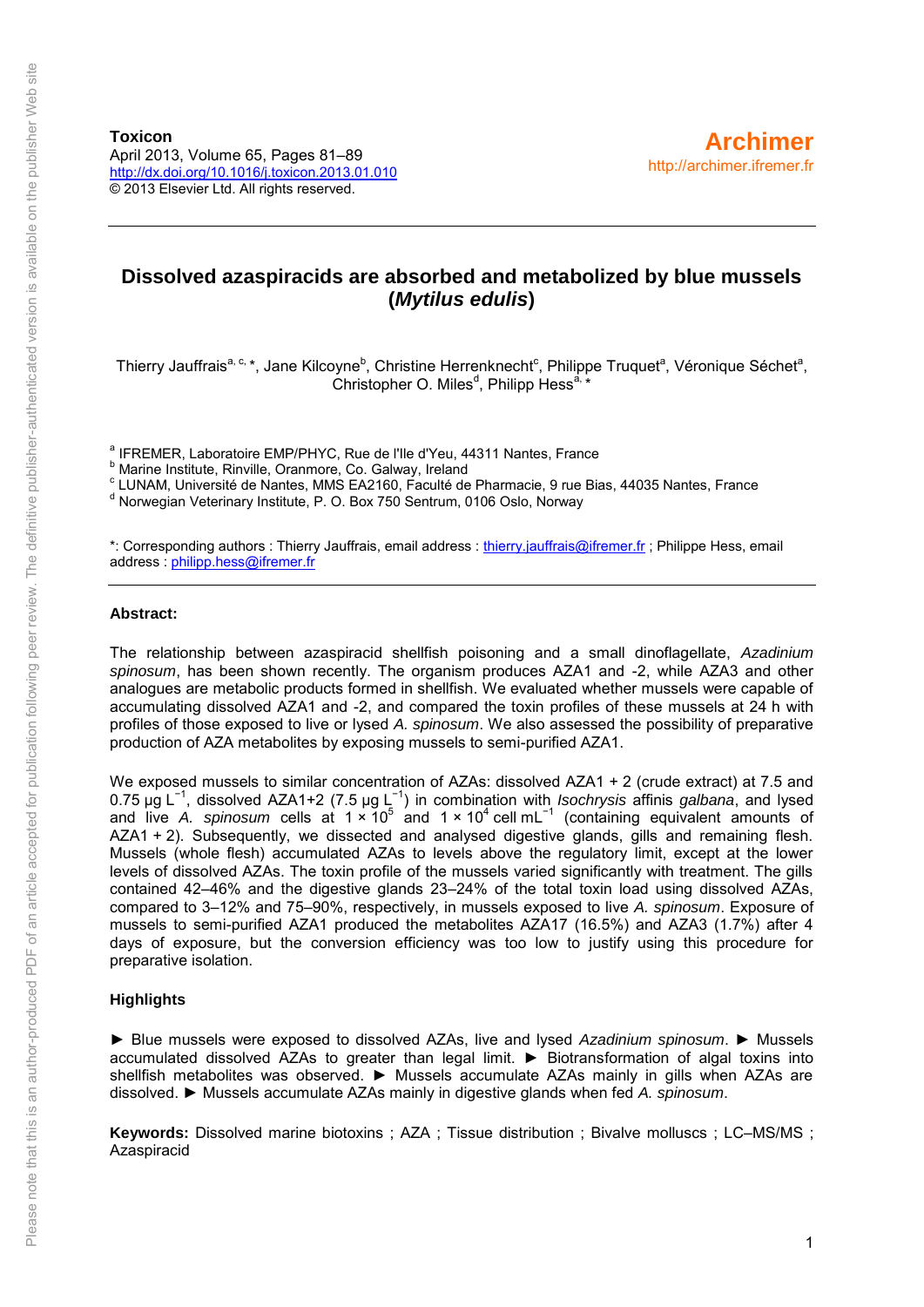## **1. Introduction**

Azaspiracid shellfish poisoning (AZP) occurred for the first time in the Netherlands in November 1995. Contaminated mussels (*Mytilus edulis*) cultivated in Ireland (Killary Harbour) were consumed and intoxicated at least eight people (McMahon and Silke, 1996). Three years later the implicated toxin was identified, isolated, structurally defined and named azaspiracid (now called azaspiracid-1 (AZA1)) due to its unique spiro ring assembly (Satake et al., 1998). The structure has since been corrected following its chemical synthesis (Nicolaou et al., 2006).

AZAs have been found in aquatic organisms in Europe, Africa and more recently in the Americas and Japan (Alvarez et al., 2010; Amzil et al., 2008; Furey et al., 2010; Klontz et al., 2009; Magdalena et al., 2003; Taleb et al., 2006; Twiner et al., 2008; Ueoka et al., 2009), indicating a worldwide phenomenon. More than 30 AZA analogs have been reported (Rehmann et al., 2008). Of these, only AZA1 and -2 were actually found in the primary producer (Krock et al., 2009) recently isolated and named *A. spinosum* (Krock et al., 2008; Krock et al., 2009; Tillmann et al., 2009). *A. spinosum* is a small dinoflagellate (12–16 µm length and 7–11 µm width), originally isolated in the North Sea near the Scottish coast (Tillmann et al., 2009). Following its description, another *A. spinosum* was isolated in Ireland (Salas et al., 2011), and *Azadinium obesum* (not known to produce AZAs, North Sea) (Tillmann et al., 2010), and *Azadinium poporum* (North Sea) and *Azadinium cf. poporum*  (Korean coast) (Potvin et al., 2012; Tillmann et al., 2011) were isolated and characterised. The last two species were recently found to produce new AZAs, also observed in *Amphidoma languida,* a species close to *Azadinium* spp. in terms of phylogeny (Krock et al., 2012; Tillmann et al., 2012). *A.* cf. *spinosum* has been observed and described in Argentina, where the authors reported a bloom (9 × 10<sup>6</sup> cells L<sup>-1</sup>) in 1990, although no data on AZAs or reports of intoxications were reported [\(Akselman and Negri, 2012\)](#page-7-0).

Since its discovery, the North Sea strain of *A. spinosum* has been cultured for toxin production in pilot-scale photobioreactors (Jauffrais et al., 2012b). However, while the organism produces AZA1 and -2, it does not produce the metabolites formed in shellfish (AZA3 to -23, reviewed in Rehmann et al. (2008)) (Krock et al., 2009; McCarron et al., 2009). The first demonstration of AZA accumulation in mussels after controlled exposure to *A. spinosum* showed rapid biotransformation of AZA1 to AZA17 (Salas et al., 2011). This fast biotransformation was subsequently confirmed in a larger scale experiment, where AZA17 and -19 were identified as major metabolites that should be regulated in uncooked mussels (Jauffrais et al., 2012c),as during cooking, AZA17 and -19 are biotransformed into AZA3 and -6, respectively (McCarron et al., 2009); two AZAs known to be toxic. AZA3 has an AZA1 toxic equivalent factor (TEF) of 1.4 (Ofuji et al., 1999) and concerning the relative in vitro potency of AZA6, it appears to be not unlike that of AZA1 (Dr. M. Twiner, personal communication). No purified AZA17 and -19 are currently available for use as analytical standards, however, nor is there a sustainable way of producing AZA3, an already regulated degradation product of AZA17, other than by complex organic synthesis (Perez et al., 2010) or isolation from contaminated mussels (Kilcoyne et al., 2012; Perez et al., 2010).

A major ecological question is also the bioavailability of dissolved marine biotoxins to marine organisms. Effectively, when harmful algal blooms degrade, they release toxins into the dissolved phase (surrounding water). Studies have been carried out to evaluate toxin accumulation or effects of dissolved toxins on early stages of development of aquatic organisms (Colman et al., 2005; Korpinen et al., 2006; Lefebvre et al., 2005; Liu et al., 2007) on planktonic species (Babica et al., 2007; Bargu et al., 2006) and on adult fish (Bakke and Horsberg, 2010; Cazenave et al., 2005). However, very little is known about the ability of bivalve molluscs to accumulate dissolved marine biotoxins (Liu et al., 2007; Novaczek et al., 1991; Plakas et al., 2002).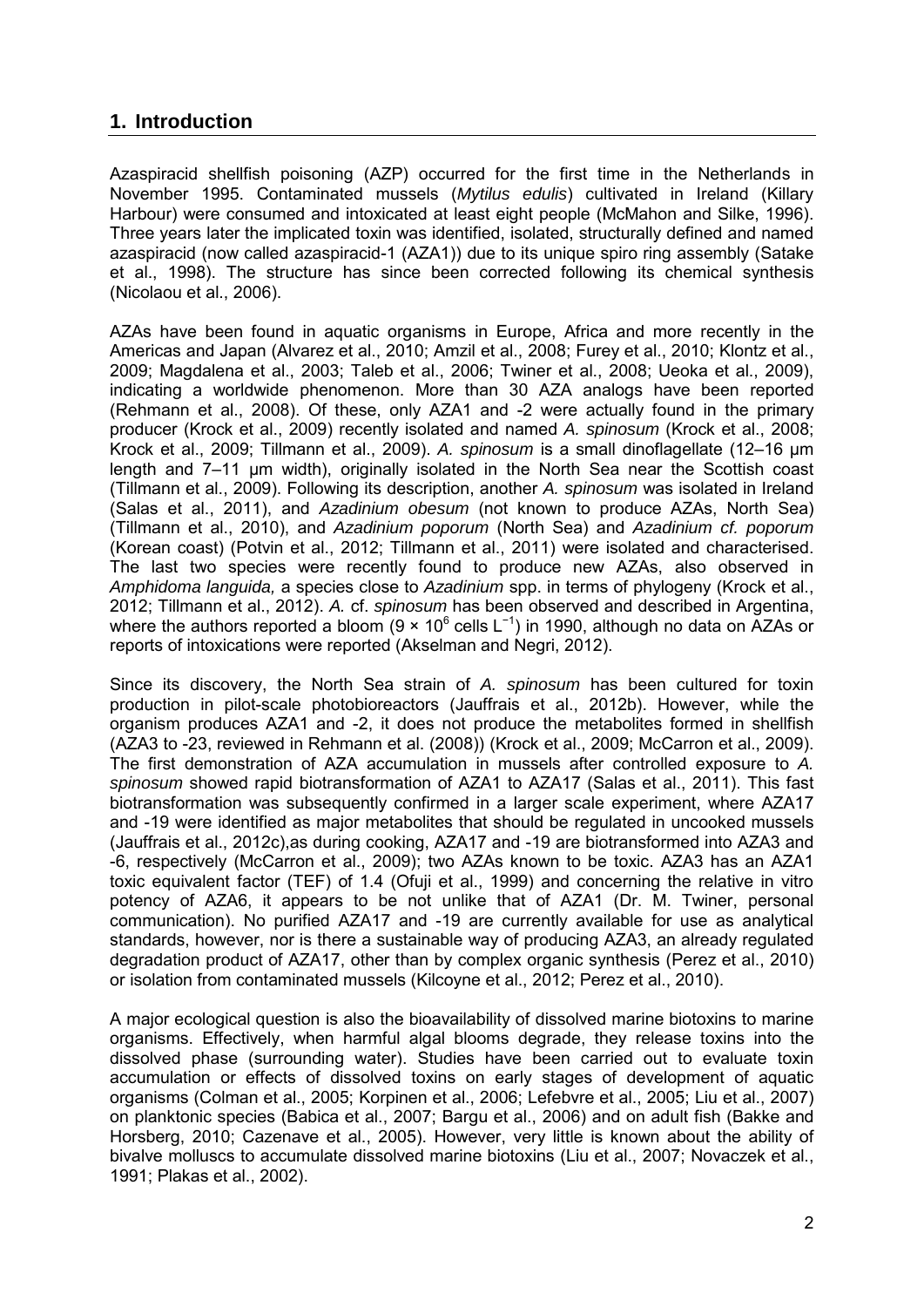Dissolved AZAs, found in waters on the Irish and Norwegian coasts, raises questions on the ability of mussels to accumulate dissolved AZAs *in situ* (Fux et al., 2009; Rundberget et al., 2009). Transplanted mussels (free of AZAs) followed the same kinetics of uptake as SPATT (solid phase adsorption toxin tracking) discs, but concurrent contamination through dissolved AZAs and by *A. spinosum* cells cannot be excluded in that field study (Fux et al., 2009). Furthermore, a recent study (O'Driscoll et al., 2011) on AZA1 biotransformation by mussels showed the ability of mussels to accumulate dissolved AZA1 when co-administered with a commercial bivalve. However, the authors only focused on biotransformation pathways and did not quantify the concentrations of AZAs accumulated in the mussel tissues.

The present study explored the ability of mussels to accumulate dissolved AZAs and the effect of route of administration on toxin profiles site of AZAs accumulation in mussels. A second trial was performed to assess whether this procedure could be used for preparative isolation of metabolites when mussels were also exposed to a high concentration of dissolved purified AZA1.

## **2. Material and methods**

### **2.1. Collection and maintenance of bivalves**

Trial A. Blue mussels were collected from the West coast of France (Ré Island) in April 2012, a place at that time known to be free of known marine phycotoxins. Mussels were transported to the aquarium facilities, washed, and cleaned of remaining epibionts. They were placed in two 20 L aerated aquaria, filled with sea water (35 psu) and maintained at  $\pm 16$ °C (room temperature). The mussels were unfed for 5 days prior to the experiment to clean their digestive tract of all lingering food. Their average length  $(44 \pm 3 \text{ mm})$  was above commercial size, with a wet-flesh weight of  $1.9 \pm 0.2$  g. Digestive glands accounted for 25.5%, gills 11.7% and remaining flesh 62.8% of the total mussel weight.

Trial B. Blue mussels were obtained from Kelly Shellfish, Kilcolgan, Ireland, in November 2011, at that time known to be free of known marine phycotoxins. They were washed, cleaned of remaining epibionts, and placed in 10 L aquaria containing filtered (0.2 µm) and aerated seawater. Mussels were above commercial size, sea water was changed daily, and mussels were fed a commercial diet for bivalves containing *Isochrysis*, *Pavlova*, *Tetraselmis* and *Thalassiosira weissflogii* (Shellfish diet 1800, Reed Mariculture, Cambell, USA).

### **2.2. Phytoplankton**

*A*. *spinosum* strain 3D9 was used to study accumulation of AZA1 and -2 in mussels. The alga was grown in a stirred photobioreactor (100 L) operated in chemostat mode at a dilution rate of 0.2 day<sup>-1</sup> under the environmental conditions of Jauffrais et al. (2012b).

*Isochrysis* aff. *galbana* (CCAP 927/14, T-*Iso*) was grown in 10 L batch culture under the same conditions as for *A. spinosum,* but in F/2 medium (Guillard, 1975; Guillard and Ryther, 1962). Cell concentrations (cell.mL $<sup>-1</sup>$ ) were determined using a particle counter (Multisizer 3</sup> Coulter counter, Beckman) and assessed 6 times in the different conditions using *A. spinosum* and T-*Iso*.

#### **2.3. Preparation of crude and semi-purified toxin extracts**

Crude extract of *A. spinosum* was used as dissolved AZA1 and -2. A 200 L culture of *A. spinosum* was maintained in an aerated 300 L transparent cylindroconical tank after production in two 100 L stirred photobioreactors at a flow rate of 0.2 day<sup>-1</sup>. Biomass (200 L)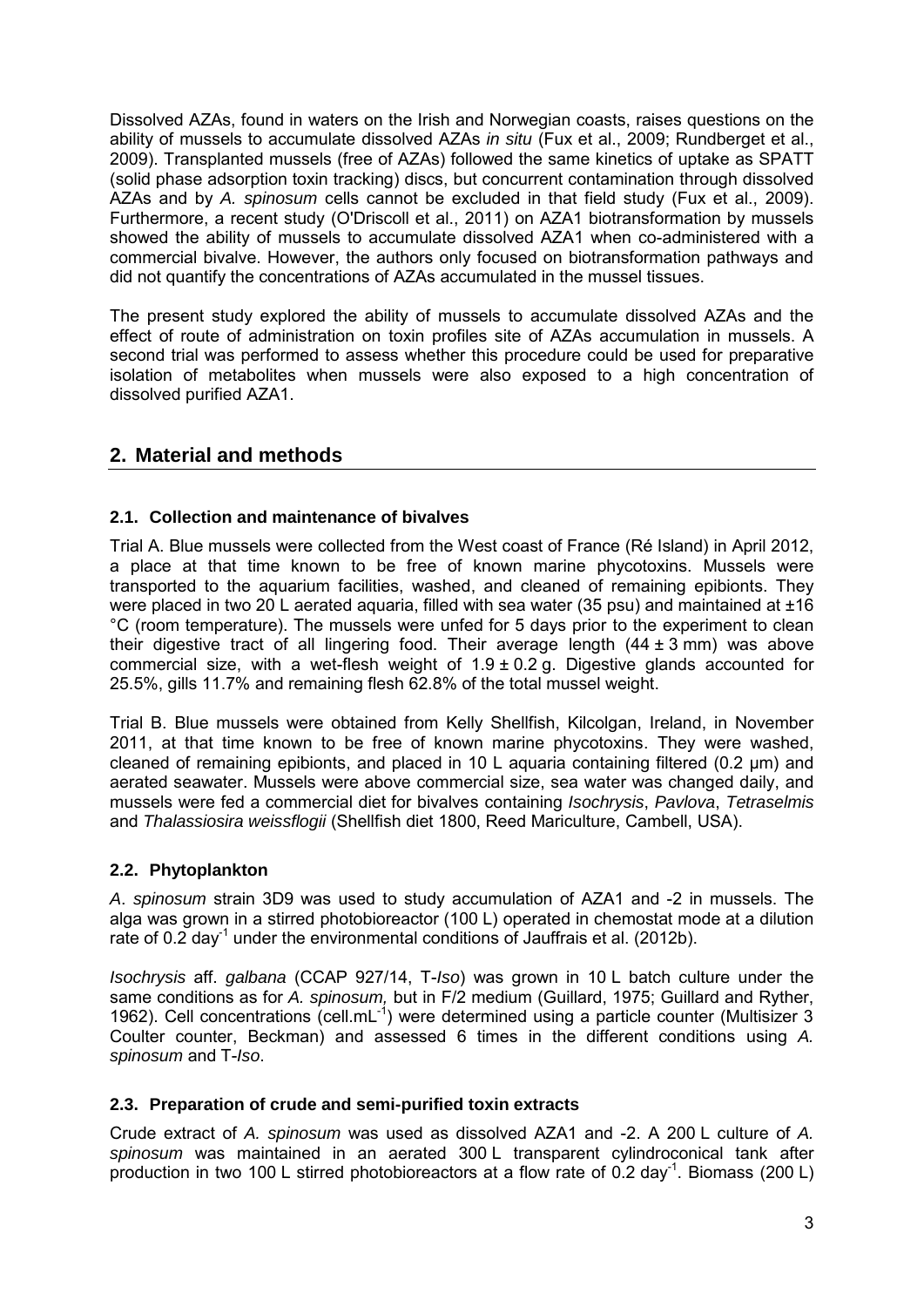was collected by tangential flow filtration, followed by adsorption of AZAs onto activated HP-20 Diaion resin (25 g) from the sonicated algal concentrate  $(\pm 1 \text{ L})$ . The washed resin was placed in a glass column and eluted with acetone  $(3 \times 50 \text{ mL})$ , and the eluate evaporated and reconstituted in 10 mL of methanol (Jauffrais et al., 2012b). This crude algal extract contained 110 ± 6 µg.mL-1 of AZA1 plus AZA2 (ratio 79:21). Aliquots (541 or 54 μL) of this solution were added to 8 L of sea water in trial A.

Semi-purified AZA1 was obtained from mussel tissue (*M. edulis*) collected in 2005 from Bruckless, Donegal, Ireland following the  $6<sup>th</sup>$  step of a 7 step isolation procedure as described in Kilcoyne et al. (2012), and used in trial B.

### **2.4. Experimental design**

*Trial A.* After acclimatisation to the laboratory conditions, 120 mussels were distributed in 10 L aerated flat-bottomed glass flasks (5 per flask) with 8 L of sea water. Each treatment was performed in triplicate and the mussels were exposed to the conditions presented in table 1.

Aliquots (541 or 54 μL) of crude extract were added to 8 L of sea water with (treatement 1 and 2) or without T-*Iso* (treatement 3) and live and lysed *A. spinosum* cells were obtained from a culture (2.15×10<sup>5</sup> ± 3×10<sup>3</sup> cell mL<sup>-1</sup>) in a bioreactor at steady state with a cell quota of 75.4  $\pm$  0.8 fg.cell<sup>-1</sup> AZA1 plus AZA2 (ratio 76:24). The required concentrations were obtained by dilution with sea water (treatement 4 and 6). For treatments 5 and 7, the culture (*A. spinosum*) was sonicated (pulse mode, 30 min in ice, maximum amplitude, Bioblock Scientific, Vibra-cell 75115), and a sample was checked to ensure total cellular lysis.

*Trial B:* Acclimatized mussels (3) were transferred to a 5 L conical flask containing 3 L of filtered seawater, to which Shellfish diet 1800 (100 µL) and 100 µL of semi-purified AZA1 solution were added, to give a final AZA1 concentration of 33  $\mu$ g L<sup>-1</sup>.

### **2.5. AZA analysis**

#### 2.5.1. Reagents

Certified reference materials (CRMs) of AZA1, -2 and -3 were from the NRC, Certified Reference Material Program (Halifax, NS, Canada). Ammonium formate (reagent grade) and formic acid were from Sigma–Aldrich (Steinheim, Germany).

*Trial A:* Acetone and methanol (HPLC grade) were from JT Baker. Milli-Q water for the HPLC mobile phase was supplied by a Milli-Q integral 3 system (Millipore). *Trial B:* All solvents (pestican grade) were from Labscan (Dublin, Ireland).

#### 2.5.2. AZA extraction from A. spinosum

Triplicate samples of *A. spinosum* culture were taken from the harvesting tank prior to mussel exposure and extracted according to Jauffrais et al. (2012a). Briefly, aliquots (10 mL) of *A. spinosum* cultures were collected and centrifuged (2500 *g*, 4 °C, 20 min). The pellet was re-suspended in acetone–H<sub>2</sub>O (0.5 mL, 9:1,  $v/v$ ), transferred to an Eppendorf tube, sonicated and centrifuged. The supernatant was transferred to a 5 mL glass tube and gently evaporated under nitrogen (35 °C). The pellet was re-extracted twice more in the same manner. the combined extracts evaporated, and the residue reconstituted in methanol (1 mL), filtered, and analyzed by LC-MS/MS (method A).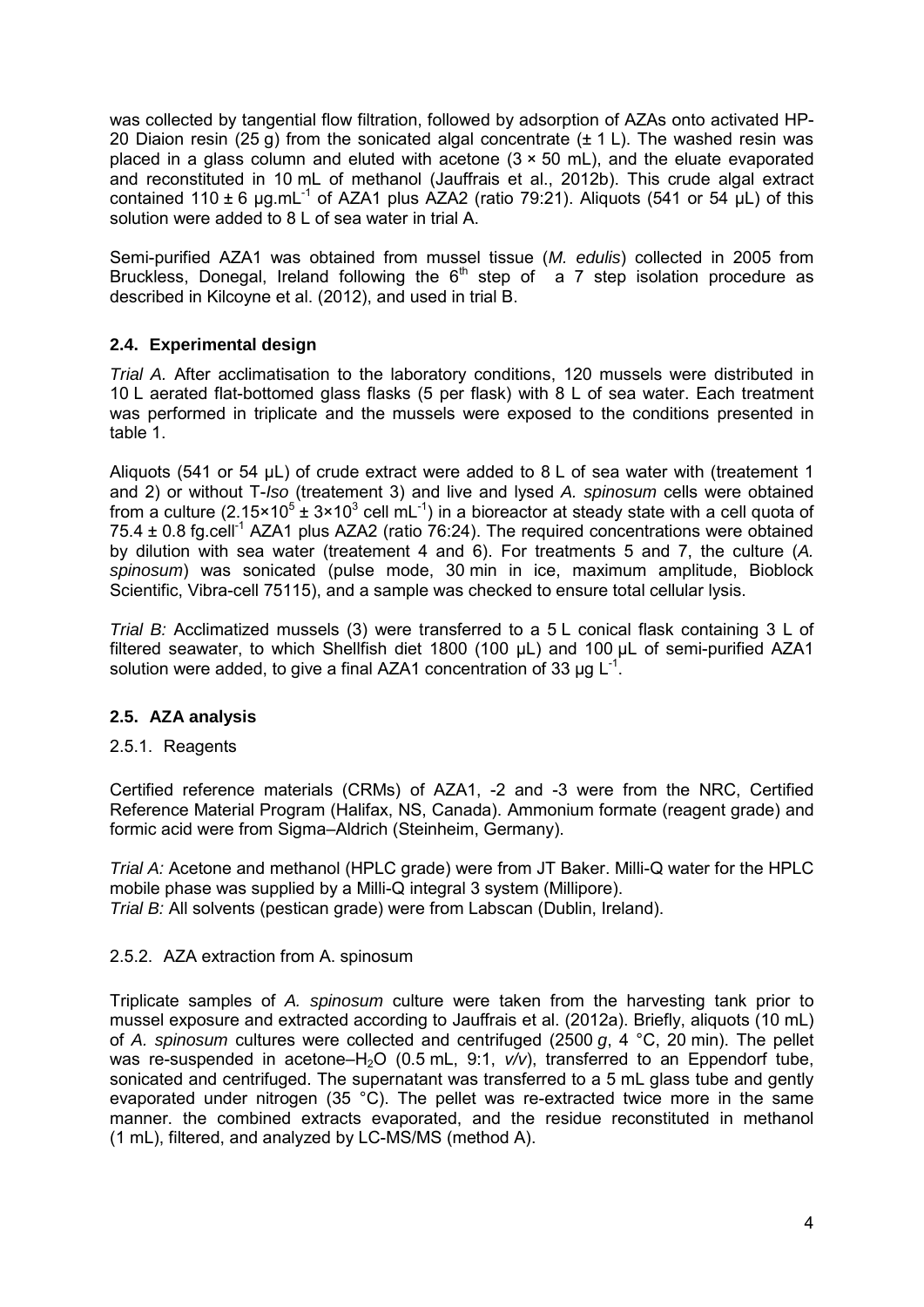#### 2.5.3. AZA extraction from Mussel tissues

*Trial A:* The extraction procedure was adapted from Villar-Gonzalez et al. (2011) as detailed in Jauffrais et al. (2012c). At the end of the exposure, mussels were opened to allow mantle fluid to drain, gills were carefully dissected with scissors, the digestive gland was separated from the mussel tissues, and the remaining flesh was detached from the shell. The 3 different tissues from the five mussels of each flask were drained for 5 min, placed in a 50 mL centrifuge tube and weighed to measure wet weight, then stored at −80 °C until extraction.

Prior to extraction, the tissues were thawed, methanol (9 mL) was added, and samples were extracted using a high-speed homogenizer (Polytron PT1300D) at 15 000 rpm for 5 min. Samples were centrifuged at 4500 *g* for 5 min at 4 °C, and the supernatants transferred to 20 mL volumetric flasks. Another 9 mL of methanol was added to the remaining pellet and homogenized again. Centrifugation was repeated as above, and supernatants were transferred to the same 20 mL volumetric flasks. Volumetric flasks were then made up to the mark using methanol, extracts were filtered (Nonosep MF 0.2  $\mu$ m centrifugal filter), and analyzed by LC-MS/MS (method A).

*Trial B:* After exposure, mussels were removed from the tank, opened to allow mantle fluid to drain, shucked and weighed. The mussel tissue was transferred to a Waring blender and homogenized for 1 min. Homogenized tissue (1.0 g) was extracted twice (Ultra turrax, IKA-Werke T25 at 11 000 rpm) for 1 min with methanol (2 × 9 mL). Extracts were centrifuged (3 950 *g*, 5 min) and the supernatants decanted into 25 mL volumetric flasks which were brought to volume with methanol. Samples were filtered (Millipore PVDF, 0.45µm ) prior to analysis by LC-MS/MS (method B).

#### 2.5.4. AZA extraction from sea water

Solid phase extraction (SPE) cartridges (Oasis HLB, 3 cc, 100 mg) were activated with methanol (5 mL) and washed with a solution of water–methanol (9:1 v/v, 3 mL). The sample (5 mL) was then loaded dropwise, the cartridge washed with water–methanol (9:1 v/v, 5 mL), and the sample eluted with methanol (5 mL) into a glass tube for analysis by LC-MS/MS (*method B*) (Kilcoyne et al., 2012).

#### 2.5.5. LC-MS/MS analysis

*Method A:* The samples were analyzed by LC-MS/MS to quantify AZAs using an HPLC (model UFLCxr, Shimadzu) coupled to a triple-quadrupole mass spectrometer (API 4000Qtrap, Applied Biosystems). Separation and LC-MS/MS procedures were as described by Jauffrais et al. (2012c) and based on a previous study (Rehmann et al., 2008). External calibration against AZA1, -2 and -3 were used for quantification using Analyst 1.5 software (Applied Biosystems), assuming that all analogues had the same response factor as AZA1, except for AZA2 and -3 for which the respective standards were used.

Toxic Equivalent Factors (TEFs) were also applied to estimate the true toxic potential of mussel samples during the experiment. AZA1 TEFs applied were equal to 1.8 and 1.4 for AZA2 and -3, respectively (Ofuji et al., 1999).

*Method B:* Samples were analyzed on a Waters 2695 LC coupled to a Micromass triplestage quadrupole Ultima instrument operated in multiple reaction monitoring (MRM) mode with the following transitions: AZA1,  $m/z$  842.5 $\rightarrow$ 654.4 and 842.5 $\rightarrow$ 672.4; AZA3, 828.5 $\rightarrow$ 640.4 and 828.5 $\rightarrow$ 658.4; AZA17, 872.5 $\rightarrow$ 640.5 and 872.5 $\rightarrow$ 658.4. The cone voltage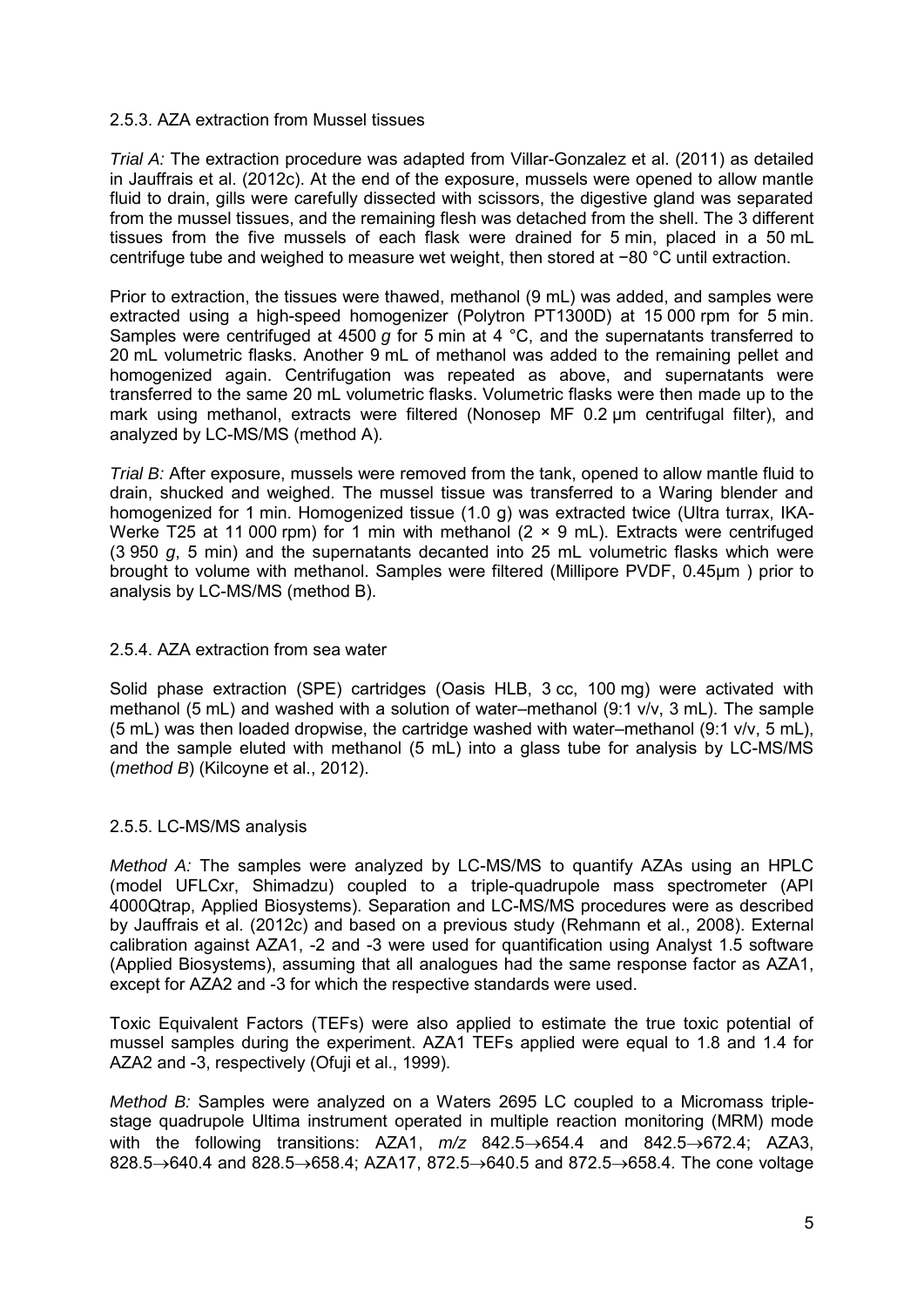was 60 V and the collision voltage was 40 V, the cone and desolvation gas flows were set at 100 and 800 L/h, respectively, and the source temperature was 150 °C.

Binary gradient elution was used, with phase A consisting of water and phase B of 95% acetonitrile in water (both containing 2 mM ammonium formate and 50 mM formic acid). Chromatography was performed with a Hypersil BDS C8 column (50  $\times$  2.1 mm, 3 µm, with a 10  $\times$  2.1 mm guard column of the same stationary phase) (Thermo Scientific). The gradient was from 30% B to 90% B over 8 min at 0.25 mL.min<sup>-1</sup>, held for 5 min, then held at 100% B at 0.4 mL.min<sup>-1</sup> for 5 min, before returning to the initial conditions (4 min hold) to equilibrate the system. The injection volume was 5 µL and the column and sample temperatures were 25 °C and 6 °C, respectively.

## **3. Results and discussion**

Dissolved AZAs as well as other lipophilic toxins were found in water using passive samplers on the west coast of Ireland (Fux et al., 2009). This raised questions on the bioavailability of dissolved AZAs to shellfish or other aquatic organisms, especially, since other dissolved polyether marine biotoxins have been found to accumulate in shellfish (brevetoxin in *Crassostrea virginica* (Plakas et al., 2002)). Unfortunately, the passive sampling method used in the first study (Fux et al., 2009) was qualitative and could not estimate actual AZA concentrations in sea water. In the present study two levels of cellular concentrations were investigated. These conditions would correspond to a bloom of  $1 \times 10^5$  cell mL<sup>-1</sup> of A. spinosum and a more realistic scenario of a bloom of  $1 \times 10^4$  cell mL<sup>-1</sup> of *A. spinosum*, similar to that reported in Argentina [\(Akselman and Negri, 2012\)](#page-7-0). However, to our knowledge, no data are available on the AZA cell quota of *A. spinosum* in natural blooms. We therefore based these experiments on a AZA cell quota obtained from *A. spinosum* in culture, even though these results are only indicative. Subsequently, the first trial evaluated where AZA uptake or accumulation occur, and whether dissolved AZAs released from decaying blooms of *A. spinosum* could be relevant to the shellfish industry and to human health or could play a role in ecological interactions with other aquatic organisms. Thus, AZA accumulation by mussels was assessed using exposure to *A. spinosum* cells (live or lysed), and to dissolved AZAs (alone or in mixture with non-toxic microalgae) as possible routes of contamination.

In treatments 1–7, LC-MS/MS analyses showed the presence of AZAs in the digestive gland, gills and remaining flesh of mussels after 24 h of exposure (Table 2). Treatments 1 and 3–7 resulted in concentrations of regulated AZAs (255–591  $\mu$ g kg<sup>-1</sup> AZA1eq) above the regulatory limit (160 µg kg<sup>-1</sup> AZA1eq), treatment 2 (dissolved AZAs at 0.75 µg L<sup>-1</sup>) resulted in a total AZA concentration of 71 µg kg<sup>-1</sup> AZA1eq. These results indicate that AZA accumulation in mussels can occur not only from exposure to living *A. spinosum* cells (Jauffrais et al., 2012c; Salas et al., 2011), but also from exposure to dissolved AZAs in the presence or absence of algal cells or cellular debris. To our knowledge, this study is the first experiment to quantitatively assess the direct accumulation of dissolved AZAs by mussels without any source of food.

The highest concentrations in mussels were obtained for treatments with the highest concentration of AZAs (7.5 µg L-1). Exposure to live *A. spinosum* resulted in higher total AZA accumulation (694 and 464 µg kg<sup>-1</sup> at 1×10<sup>5</sup> and 1×10<sup>4</sup> cell mL<sup>-1</sup>, respectively) than by other routes of exposure to equivalent AZA concentrations (Table 2).

Interestingly, at the higher *Azadinium* concentration, mussels consumed only 20% of the live A. spinosum cells (1×10<sup>5</sup> cell mL<sup>-1</sup>) over 24 h, whereas at the lower concentration  $(1 \times 10^4 \text{ cell } mL^{-1})$ , all cells were consumed in less than 5 h. Furthermore, mussels exposed to dissolved AZAs with T-*Iso* consumed 3/4 of the available alga (Fig. 1). Note that *Isochrysis*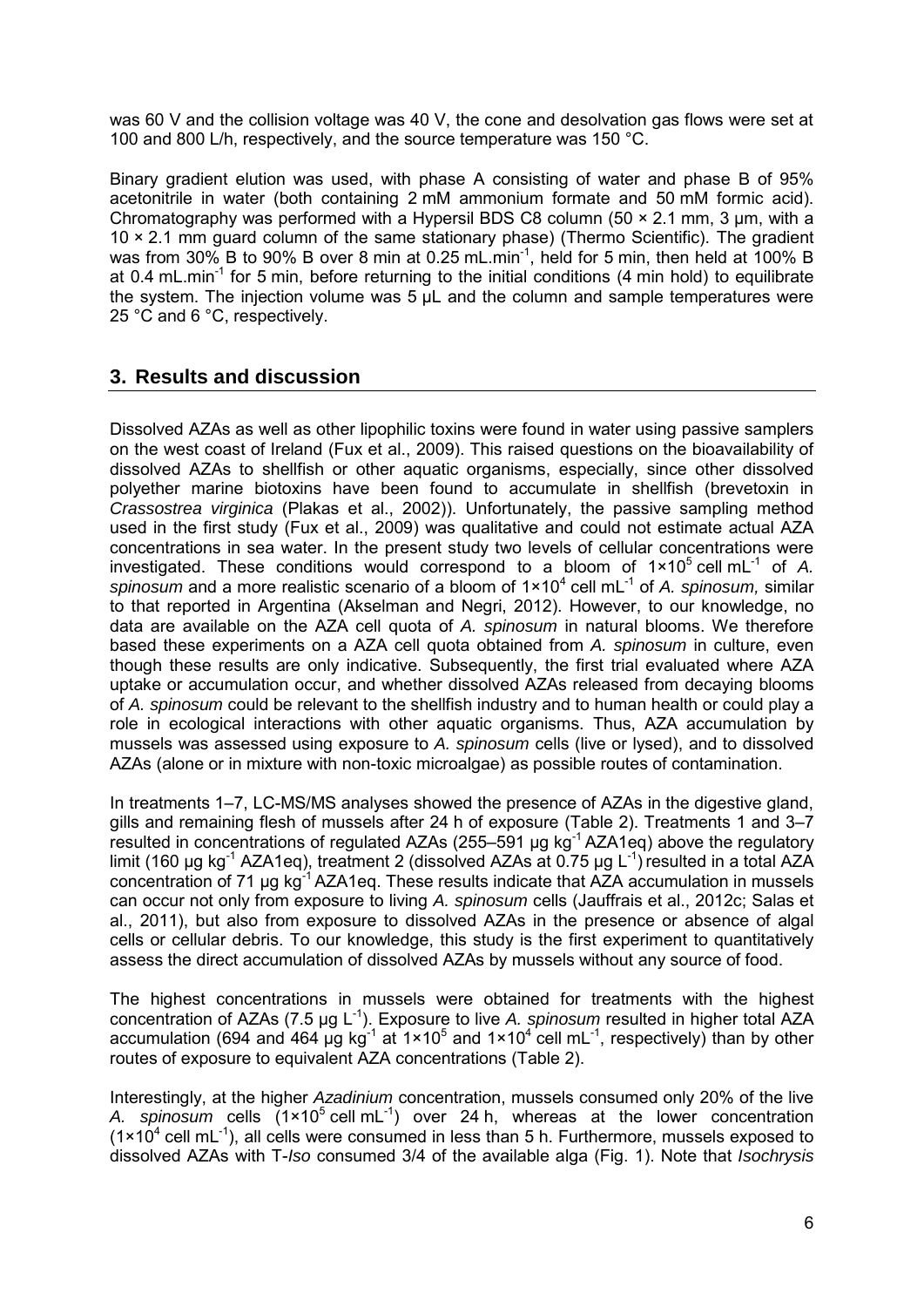aff. *galbana* (CCAP 927/14, T-*Iso*) is a non-toxic microalga used in aquaculture to feed farmed bivalve molluscs (Marchetti et al., 2012).

Differences in toxin distribution across tissues were observed due to the route of exposure and only minor effects due to toxin level (Fig. 2). When AZAs were dissolved, most of the toxin was found in gills (42-46%) and remaining flesh (30-35%), whereas the toxin was mainly found in the digestive gland when *A. spinosum* cells (either lysed or alive) were the source of the toxin (Fig. 2). The AZA distribution in mussels fed live *A. spinosum* here was similar to that reported in a previous similar experiment (73% DG, 8% gills and 19% RF (Jauffrais et al., 2012c)). In treatment 3, with dissolved AZA plus non-toxic food, a 2-fold higher concentration of AZA was observed in the digestive gland, compared to treatment 1 (without algae), even though the total amount accumulated into mussel tissues was virtually identical (Table 2). The same trend is observed when examining the percentages of toxin accumulated in digestive gland compared to other tissues, with live *A. spinosum* cells > lysed cells > dissolved plus non-toxic cells > dissolved toxins. Partial adsorption of dissolved AZAs onto the algal cells and cellular debris, followed by ingestion by the mussels, may be responsible for this phenomenon.

In addition to the digestive uptake route previously shown (Jauffrais et al., 2012c; Salas et al., 2011), uptake from the dissolved phase through the gills is a plausible route of accumulation. Similar observations have also been made with fish exposed to water soluble toxins microcystin-RR (Cazenave et al., 2005) and saxitoxin (Bakke and Horsberg, 2010) but to our knowledge no results on accumulation by the gills are reported using only dissolved lipophilic toxins. Furthermore, analogue ratios found in the present study suggest that AZA transformations in gills are faster than in the digestive gland (Table 2 and Fig. 3). However, no data is available on transfer of AZAs across mussel tissues. Consequently, further studies using different organisms, e.g. fish, could help to confirm whether AZA uptake through the gills during ventilation and filtration processes leads to systemic distribution of AZAs.

A similar experiment was performed to study AZA biotransformation in mussels, however, mussels were exposed to dissolved AZAs in combination with a non-toxic microalgal diet (O'Driscoll et al., 2011). These authors observed larger AZA accumulation in gills and remaining tissues than in digestive glands; however, it is difficult to compare further due to the absence of quantitative data and differences in experimental design. Also, these authors found an unusual toxin profile (*i.e.* a large amount of AZA3), compared to the literature (Fux et al., 2009; Jauffrais et al., 2012c; McCarron et al., 2009; Salas et al., 2011). In most cases, toxin profiles found in the present experiment contained AZA1–3, AZA7, 8, -17 and -19 (Table 2, Fig. 4), and for all tissues AZA3, -7, -8 and -19 represented less than 20% of the total AZAs.

The toxin profile was also found to be different in different mussel organs (table 2 and Fig. 3). For all treatments, the digestive gland always had AZA1 and -2 as the major AZAs (together >75%), whereas in the gills and remaining flesh the main AZAs were AZA1 and -17, with the proportion of AZA17 often greater than or comparable to that of AZA1 (Fig. 3). Furthermore, the gills and the remaining flesh always showed a higher proportion of metabolites of AZA1 and -2 than the digestive glands. This is in accord with previous results from mussels fed *A. spinosum* (Jauffrais et al., 2012c), and raised questions about the role of the different mussel tissues in AZA biotransformation.

The second objective was to evaluate the feasibility of preparative production of AZA metabolites using mussels exposed to dissolved semi-purified AZA1. The AZA mass balance of this experiment (Table 3) showed an overall AZA recovery of 60%, with AZA1 accounting for 37%, AZA17 for 19% and AZA3 for 4%. AZAs found in mussels after four days of exposure to AZA1 represented 29% of the administered toxin, with AZA17 comprising the biggest proportion. Only 17% of the original AZA1 sample was converted to AZA17 which,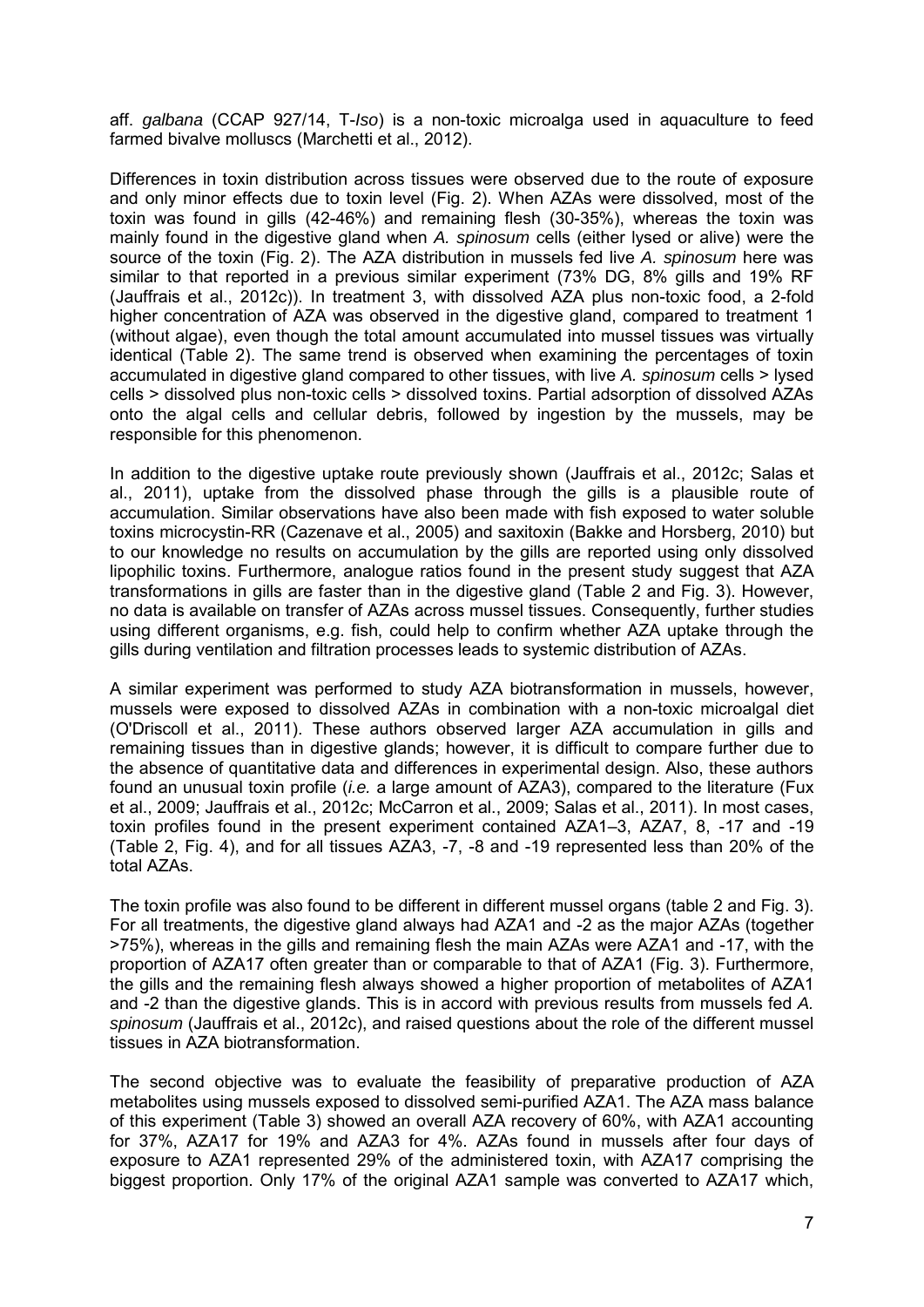combined with the fact that the mussels have a limited ability to accumulate AZAs under such conditions, would render this impractical as a means of producing sufficiently contaminated material for isolation purposes. Additionally, a significant proportion (40%) of toxin was not accounted for, suggesting additional, unknown, transformation processes occurring within shellfish or in seawater. After 4 days of exposure, low levels  $\sim 2\%$  of the original AZA1 added to the tank) of both AZA17 and AZA3 were detectable in the seawater, suggesting that these toxins can be excreted by the shellfish, and transported into the surrounding aqueous environments.

## **4. Conclusions**

The present study shows that dissolved AZAs were bioavailable for mussels and that AZA accumulation may reach concentrations above the regulatory limit and thus might be considered as a food safety issue. However, differences observed in the distribution of toxins in the shellfish depended on whether the shellfish were exposed to dissolved AZAs or to live or lysed *A. spinosum.* This finding tended to decrease the importance of dissolved AZAs as a source of contamination relevant for human health as the AZA distribution found *in situ* reflect results observed with live *A. spinosum*. This different AZA distribution between tissues indicates that AZA uptake can occur in the digestive gland during feeding and also through the gills during respiratory and filtration activities in the presence of dissolved AZAs. This last observation raises questions as to the mechanisms involved in the uptake of AZAs through the gills and about the potential for subsequent re-distribution to other organs. The bioavailability of dissolved AZAs shown for mussels also raises questions regards possible effects on other aquatic organisms. The second trial on the preparative production of AZA metabolites by mussel exposure to semi-purified AZA1 resulted in formation of AZA1 metabolites in mussels, but the conversion efficiency and the recovery was too low to justify using this procedure for preparative isolation. Hence, further studies should investigate these losses and the existence of unknown metabolic transformations in mussel and seawater.

## **Acknowledgment**

This project, ASTOX2 (Grant-Aid Agreement No. PBA/AF/08/001), was carried out under the Sea Change strategy with the support of the Marine Institute and the Marine Research Subprogramme of the National Development Plan 2007–2013, co-financed under the European Regional Development Fund. Further funding was obtained through Ifremer from the French Ministry of Education, Research and Technology through Programme 187 of the National Finance Law. The authors would also like to thank all the members of the laboratory EMP/PHYC at the Atlantic Centre of Ifremer for their help and technical advice during this study and Dr Patrick Lassus for the valuable discussions.

## **References**

- <span id="page-7-0"></span>Akselman, R., Negri, R.M., 2012. Blooms of *Azadinium* cf. *spinosum* Elbrächter et Tillmann (Dinophyceae) in northern shelf waters of Argentina, southwestern Atlantic. Harmful Algae 19, 30-38.
- Alvarez, G., Uribe, E., Avalos, P., Marino, C., Blanco, J., 2010. First identification of azaspiracid and spirolides in *Mesodesma donacium* and *Mulinia edulis* from northern Chile. Toxicon 55, 638-641.
- Amzil, Z., Sibat, M., Royer, F., Savar, V., 2008. First report on azaspiracid and yessotoxin groups detection in French shellfish. Toxicon 52, 39-48.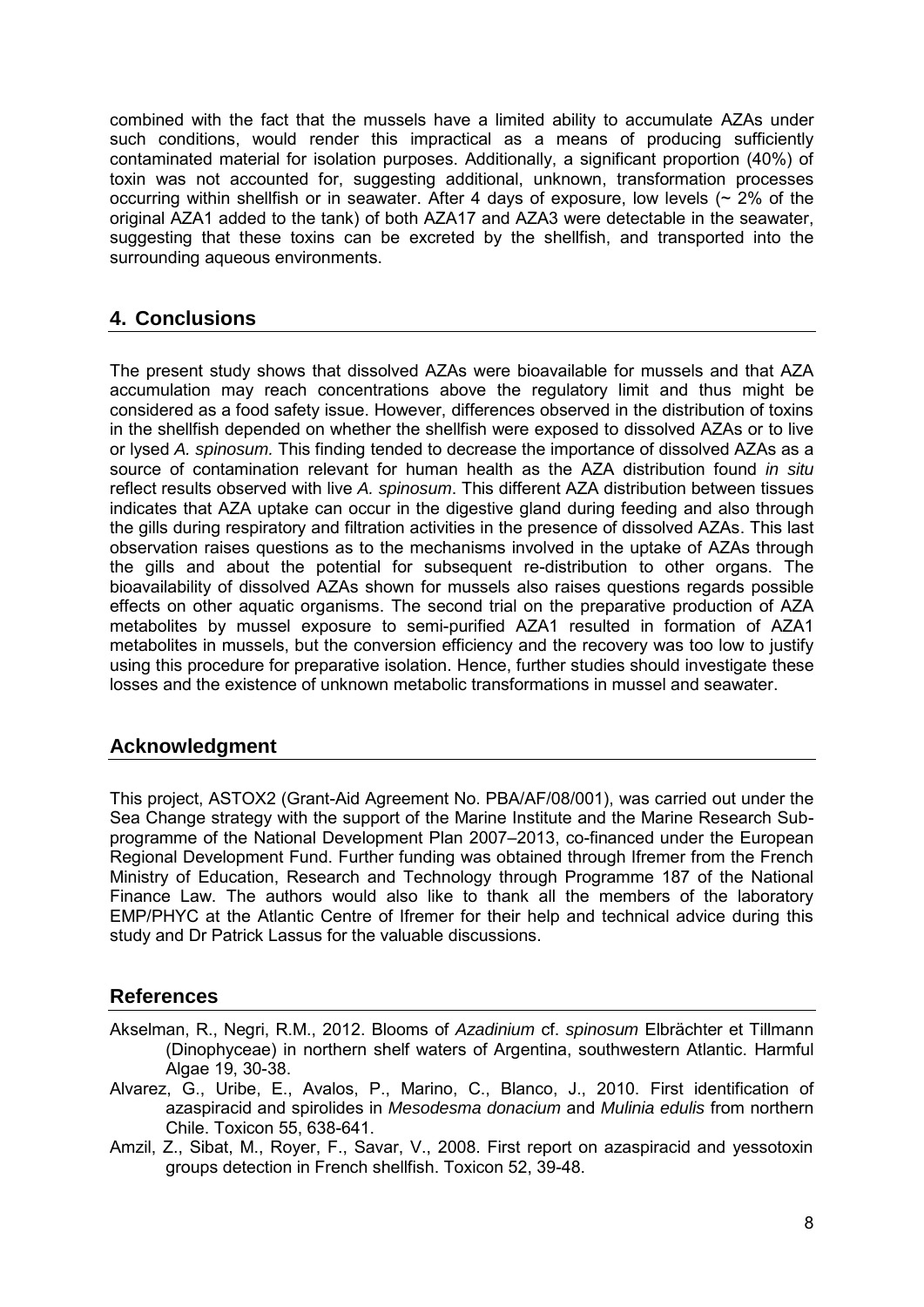- Babica, P., Hilscherova, K., Bartova, K., Blaha, L., Marsalek, B., 2007. Effects of dissolved microcystins on growth of planktonic photoautotrophs. Phycologia 46, 137-142.
- Bakke, M.J., Horsberg, T.E., 2010. Kinetic properties of saxitoxin in Atlantic salmon (*Salmo salar*) and Atlantic cod (*Gadus morhua*). Comp. Biochem. Physiol. C: Toxicol. Pharmacol. 152, 444-450.
- Bargu, S., Lefebvre, K., Silver, M.W., 2006. Effect of dissolved domoic acid on the grazing rate of krill *Euphausia pacifica*. Mar. Ecol. Prog. Ser. 312, 169-175.
- Cazenave, J., Wunderlin, D.A., Bistoni, M.D.L., Ame, M.V., Krause, E., Pflugmacher, S., Wiegand, C., 2005. Uptake, tissue distribution and accumulation of microcystin-RR in *Corydoras paleatus*, *Jenynsia multidentata* and *Odontesthes bonariensis* — a field and laboratory study. Aquat. Toxicol. 75, 178-190.
- Colman, J.R., Twiner, M.J., Hess, P., McMahon, T., Satake, M., Yasumoto, T., Doucette, G.J., Ramsdell, J.S., 2005. Teratogenic effects of azaspiracid-1 identified by microinjection of Japanese medaka (*Oryzias latipes*) embryos. Toxicon 45, 881-890.
- Furey, A., O'Doherty, S., O'Callaghan, K., Lehane, M., James, K.J., 2010. Azaspiracid poisoning (AZP) toxins in shellfish: toxicological and health considerations. Toxicon 56, 173-190.
- Fux, E., Bire, R., Hess, P., 2009. Comparative accumulation and composition of lipophilic marine biotoxins in passive samplers and in mussels (*M. edulis*) on the west coast of Ireland. Harmful Algae 8, 523-537.
- Guillard, R.R.L., 1975. Culture of phytoplankton for feeding marine invertebrates, in: Smith, W.L., Chanley, M.H. (Eds.), Culture of Marine Invertebrate Animals. Plenum Press, New York, USA, pp. 26-60.
- Guillard, R.R.L., Ryther, J.H., 1962. Studies of marine planktonic diatoms. I. *Cyclotella nana* Hustedt and *Detonula confervacea Cleve*. Can. J. Microbiol. 8, 229-239.
- Jauffrais, T., Herrenknecht, C., Séchet, V., Sibat, M., Tillmann, U., Krock, B., Kilcoyne, J., Miles, C.O., McCarron, P., Amzil, Z., Hess, P., 2012a. Quantitative analysis of azaspiracids in *Azadinium spinosum* cultures. Anal. Bioanal. Chem. 403, 833-846.
- Jauffrais, T., Kilcoyne, J., Sechet, V., Herrenknecht, C., Truquet, P., Herve, F., Berard, J.B., Nulty, C., Taylor, S., Tillmann, U., Miles, C.O., Hess, P., 2012b. Production and isolation of azaspiracid-1 and -2 from *Azadinium spinosum* culture in pilot scale photobioreactors. Mar. Drugs 10, 1360-1382.
- Jauffrais, T., Marcaillou, C., Herrenknecht, C., Truquet, P., Séchet, V., Nicolau, E., Tillmann, U., Hess, P., 2012c. Azaspiracid accumulation, detoxification and biotransformation in blue mussels (*Mytilus edulis*) experimentally fed *Azadinium spinosum*. Toxicon 60, 582-595.
- Kilcoyne, J., Keogh, A., Clancy, G., Leblanc, P., Burton, I., Quilliam, M.A., Hess, P., Miles, C.O., 2012. Improved isolation procedure for azaspiracids from shellfish, structural elucidation of azaspiracid-6, and stability studies. J. Agric. Food. Chem. 60, 2447- 2455.
- Klontz, K.C., Abraham, A., Plakas, S.M., Dickey, R.W., 2009. Mussel-associated azaspiracid intoxication in the United States. Ann. Intern. Med. 150, 361.
- Korpinen, S., Karjalainen, M., Viitasalo, M., 2006. Effects of cyanobacteria on survival and reproduction of the littoral crustacean *Gammarus zaddachi* (Amphipoda). Hydrobiologia 559, 285-295.
- Krock, B., Tillmann, U., John, U., Cembella, A., 2008. LC-MS-MS aboard ship: tandem mass spectrometry in the search for phycotoxins and novel toxigenic plankton from the North Sea. Anal. Bioanal. Chem. 392, 797-803.
- Krock, B., Tillmann, U., John, U., Cembella, A.D., 2009. Characterization of azaspiracids in plankton size-fractions and isolation of an azaspiracid-producing dinoflagellate from the North Sea. Harmful Algae 8, 254-263.
- Krock, B., Tillmann, U., Voß, D., Koch, B.P., Salas, R., Witt, M., Potvin, É., Jeong, H.J., 2012. New azaspiracids in Amphidomataceae (Dinophyceae). Toxicon 60, 830-839.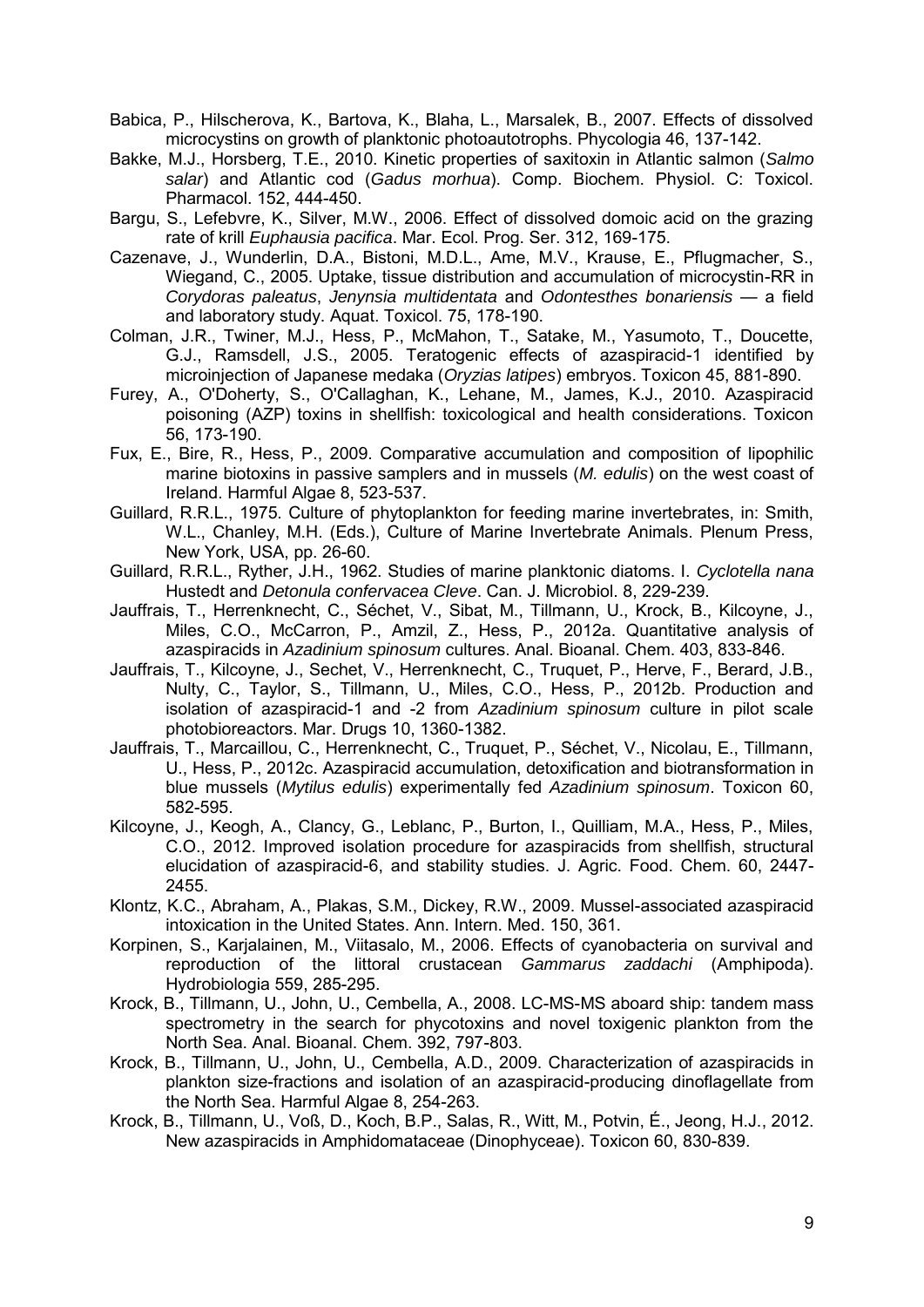- Lefebvre, K.A., Elder, N.E., Hershberger, P.K., Trainer, V.L., Stehr, C.M., Scholz, N.L., 2005. Dissolved saxitoxin causes transient inhibition of sensorimotor function in larval Pacific herring (*Clupea harengus pallasi*). Mar. Biol. 147, 1393-1402.
- Liu, H., Kelly, M.S., Campbell, D.A., Dong, S.L., Zhu, J.X., Wang, S.F., 2007. Exposure to domoic acid affects larval development of king scallop *Pecten maximus* (Linnaeus, 1758). Aquat. Toxicol. 81, 152-158.
- Magdalena, A.B., Lehane, M., Krys, S., Fernandez, M.L., Furey, A., James, K.J., 2003. The first identification of azaspiracids in shellfish from France and Spain. Toxicon 42, 105- 108.
- Marchetti, J., Bougaran, G., Le Dean, L., Mégrier, C., Lukomska, E., Kaas, R., Olivo, E., Baron, R., Robert, R., Cadoret, J.P., 2012. Optimizing conditions for the continuous culture of *Isochrysis* affinis *galbana* relevant to commercial hatcheries. Aquacult. 326- 329, 106-115.
- McCarron, P., Kilcoyne, J., Miles, C.O., Hess, P., 2009. Formation of azaspiracids-3, -4, -6, and -9 via decarboxylation of carboxyazaspiracid metabolites from shellfish. J. Agric. Food. Chem. 57, 160-169.
- McMahon, T., Silke, J., 1996. West coast of Ireland winter toxicity of unknown aetiology in mussels. Harmful Algae News 14, 2.
- Nicolaou, K.C., Chen, D.Y.K., Li, Y.W., Uesaka, N., Petrovic, G., Koftis, T.V., Bernal, F., Frederick, M.O., Govindasamy, M., Ling, T.T., Pihko, P.M., Tang, W.J., Vyskocil, S., 2006. Total synthesis and structural elucidation of azaspiracid-1. Synthesis-based analysis of originally proposed structures and indication of their non-identity to the natural product. J. Am. Chem. Soc. 128, 2258-2267.
- Novaczek, I., Madhyastha, M.S., Ablett, R.F., Johnson, G., Nijjar, M.S., Sims, D.E., 1991. Uptake, disposition and depuration of domoic acid by blue mussels (*Mytilus edulis*). Aquat. Toxicol. 21, 103-118.
- O'Driscoll, D., Skrabakova, Z., O'Halloran, J., van Pelt, F., James, K.J., 2011. Mussels increase xenobiotic (Azaspiracid) toxicity using a unique bioconversion mechanism. Environ. Sci. Technol. 45, 3102-3108.
- Ofuji, K., Satake, M., McMahon, T., Silke, J., James, K.J., Naoki, H., Oshima, Y., Yasumoto, T., 1999. Two analogs of azaspiracid isolated from mussels, *Mytilus edulis*, involved in human intoxication in Ireland. Nat. Toxins 7, 99-102.
- Perez, R.A., Rehmann, N., Crain, S., LeBlanc, P., Craft, C., MacKinnon, S., Reeves, K., Burton, I.W., Walter, J.A., Hess, P., Quilliam, M.A., Melanson, J.E., 2010. The preparation of certified calibration solutions for azaspiracid-1,-2, and-3, potent marine biotoxins found in shellfish. Anal. Bioanal. Chem. 398, 2243-2252.
- Plakas, S.M., El Said, K.R., Jester, E.L.E., Granade, H.R., Musser, S.M., Dickey, R.W., 2002. Confirmation of brevetoxin metabolism in the Eastern oyster (*Crassostrea virginica*) by controlled exposures to pure toxins and to *Karenia brevis* cultures. Toxicon 40, 721-729.
- Potvin, E., Jeong, H.J., Kang, N.S., Tillmann, U., Krock, B., 2012. First report of the photosynthetic dinoflagellate genus *Azadinium* in the Pacific Ocean: morphology and molecular characterization of *Azadinium* cf. *poporum*. J. Eukaryot. Microbiol. 59, 145- 156.
- Rehmann, N., Hess, P., Quilliam, M.A., 2008. Discovery of new analogs of the marine biotoxin azaspiracid in blue mussels (*Mytilus edulis*) by ultra-performance liquid chromatography/tandem mass spectrometry. Rapid Commun. Mass Spectrom. 22, 549-558.
- Rundberget, T., Gustad, E., Samdal, I.A., Sandvik, M., Miles, C.O., 2009. A convenient and cost-effective method for monitoring marine algal toxins with passive samplers. Toxicon 53, 543-550.
- Salas, R., Tillmann, U., John, U., Kilcoyne, J., Burson, A., Cantwell, C., Hess, P., Jauffrais, T., Silke, J., 2011. The role of *Azadinium spinosum* (Dinophyceae) in the production of azaspiracid shellfish poisoning in mussels. Harmful Algae 10, 774-783.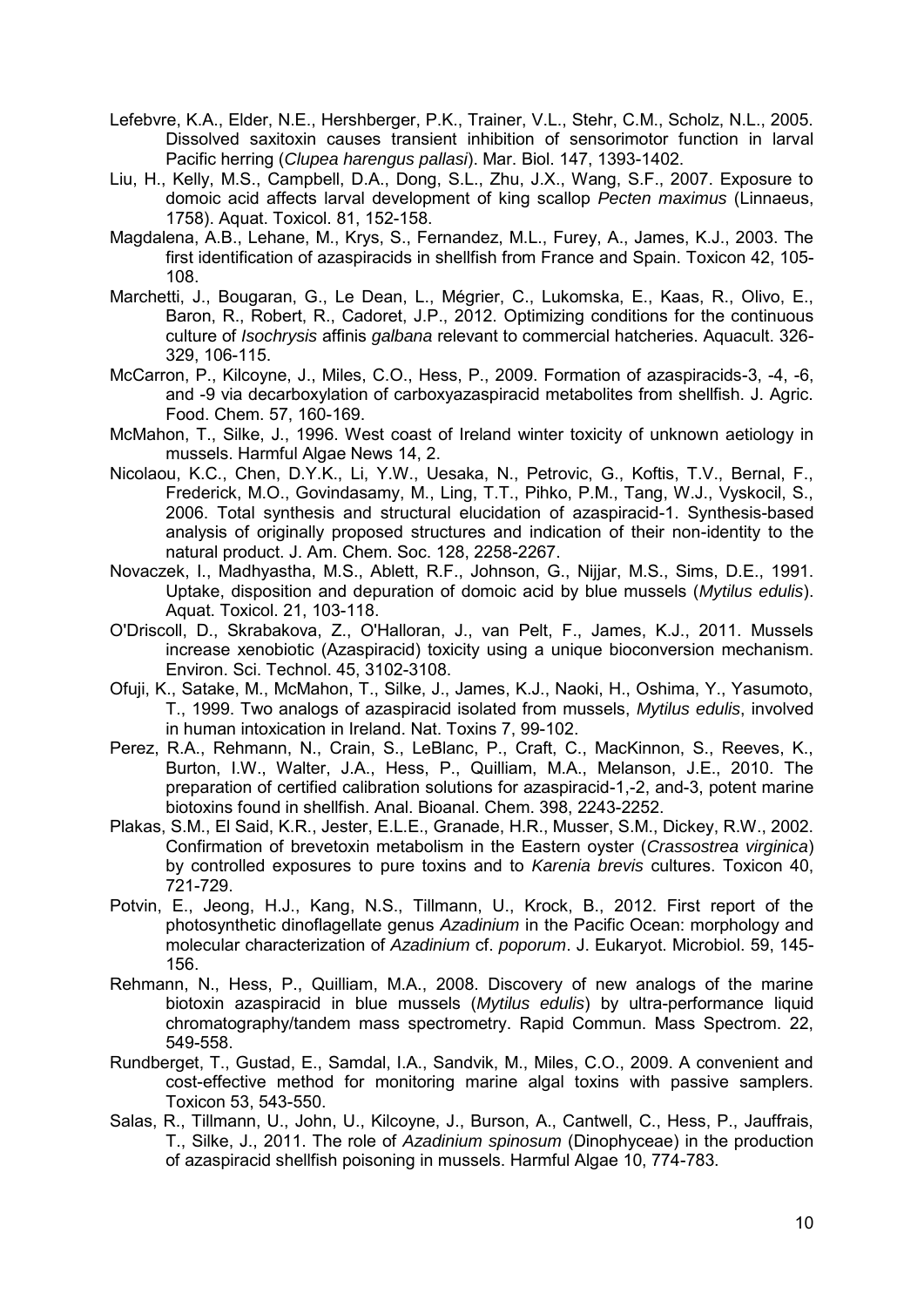- Satake, M., Ofuji, K., Naoki, H., James, K.J., Furey, A., McMahon, T., Silke, J., Yasumoto, T., 1998. Azaspiracid, a new marine toxin having unique spiro ring assemblies, isolated from Irish mussels, *Mytilus edulis*. J. Am. Chem. Soc. 120, 9967-9968.
- Taleb, H., Vale, P., Amanhir, R., Benhadouch, A., Sagou, R., Chafik, A., 2006. First detection of azaspiracids in mussels in north west Africa. J. Shellfish Res. 25, 1067-1070.
- Tillmann, U., Elbrachter, M., John, U., Krock, B., 2011. A new non-toxic species in the dinoflagellate genus *Azadinium*: *A. poporum* sp. nov. Eur. J. Phycol. 46, 74-87.
- Tillmann, U., Elbrachter, M., John, U., Krock, B., Cembella, A., 2010. *Azadinium obesum*  (Dinophyceae), a new nontoxic species in the genus that can produce azaspiracid toxins. Phycologia 49, 169-182.
- Tillmann, U., Elbrachter, M., Krock, B., John, U., Cembella, A., 2009. *Azadinium spinosum* gen. et sp. nov. (Dinophyceae) identified as a primary producer of azaspiracid toxins. Eur. J. Phycol. 44, 63-79.
- Tillmann, U., Salas, R., Gottschling, M., Krock, B., O'Driscoll, D., Elbrächter, M., 2012. *Amphidoma languida* sp. nov. (Dinophyceae) reveals a close relationship between *Amphidoma* and *Azadinium*. Protist 163, 701-719.
- Twiner, M.J., Rehmann, N., Hess, P., Doucette, G.J., 2008. Azaspiracid shellfish poisoning: a review on the chemistry, ecology, and toxicology with an emphasis on human health impacts. Mar. Drugs 6, 39-72.
- Ueoka, R., Ito, A., Izumikawa, M., Maeda, S., Takagi, M., Shin-Ya, K., Yoshida, M., van Soest, R.W.M., Matsunaga, S., 2009. Isolation of azaspiracid-2 from a marine sponge *Echinoclathria* sp. as a potent cytotoxin. Toxicon 53, 680-684.
- Villar-Gonzalez, A., Luisa Rodriguez-Velasco, M., Gago-Martinez, A., 2011. Determination of lipophilic toxins by LC/MS/MS: single-laboratory validation. J. AOAC Int. 94, 909-922.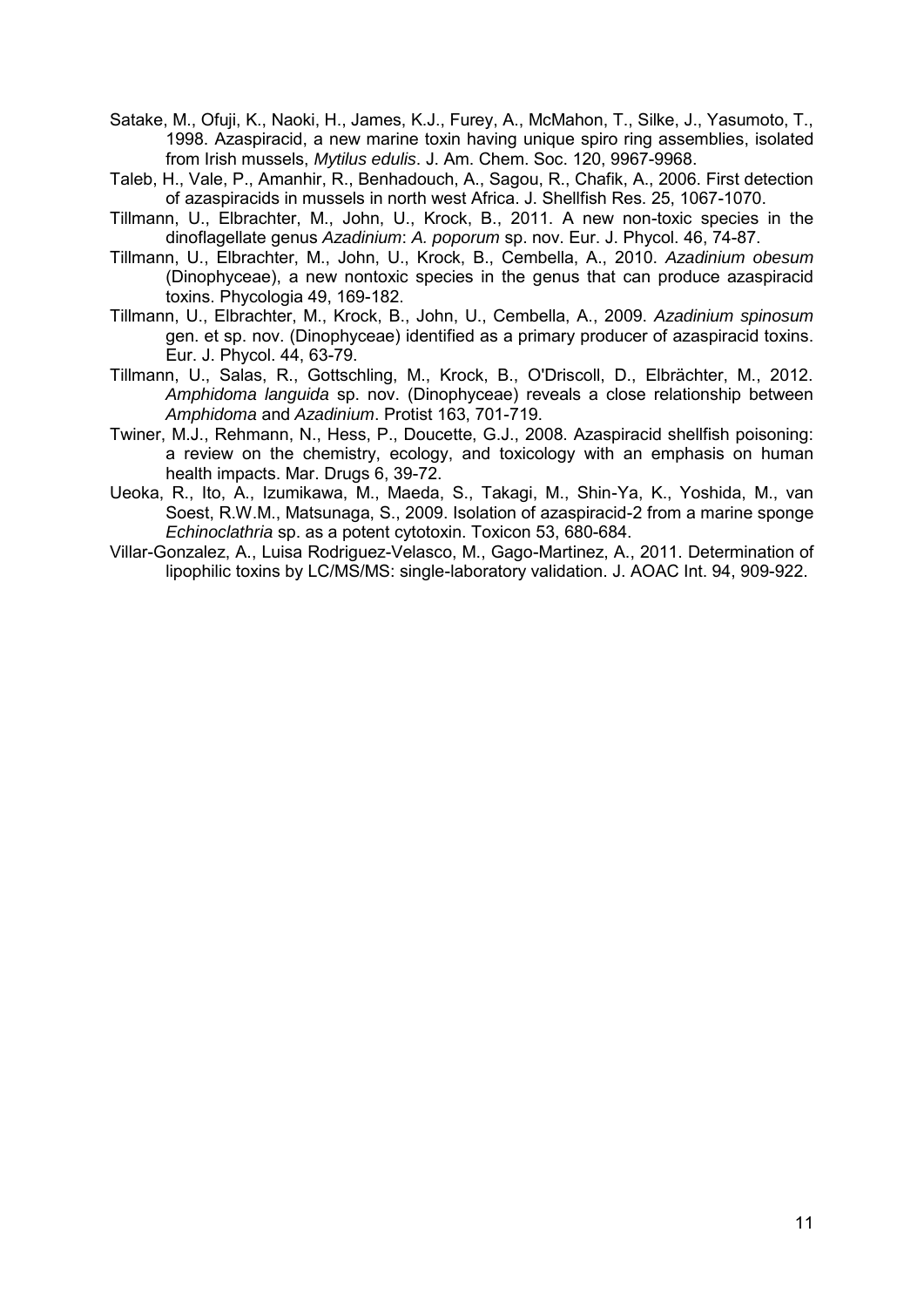# **Tables**

|                        |                  | Algae |                 | AZAs extract | Total AZAs <sup>b</sup>           |
|------------------------|------------------|-------|-----------------|--------------|-----------------------------------|
| Treatment <sup>a</sup> | <b>Species</b>   | Form  | Cell/mL         | Vol (mL)     | Conc $\left(\frac{u g}{L}\right)$ |
|                        |                  |       | $\Omega$        | 0.541        | 7.5                               |
| 2                      |                  |       | $\theta$        | 0.054        | 0.75                              |
| 3                      | $T$ - <i>Iso</i> | Live  | $1 \times 10^6$ | 0.541        | 7.5                               |
| $\overline{4}$         | A. spinosum      | Live  | $1 \times 10^5$ |              | 7.5                               |
| 5                      | A. spinosum      | Lysed | $1 \times 10^5$ |              | 7.5                               |
| 6                      | A. spinosum      | Live  | $1 \times 10^4$ |              | 0.75                              |
| 7                      | A. spinosum      | Lysed | $1 \times 10^4$ |              | 0.75                              |
| 8 (control)            |                  |       |                 |              | 0                                 |

Table 1. Experimental conditions to which mussels were exposed for 24 h.

<sup>a</sup> treatment in triplicate,  ${}^{\text{b}}$ AZA1 + AZA2 (76:24).  ${}^{\text{c}}$ 0.541 mL MeOH was added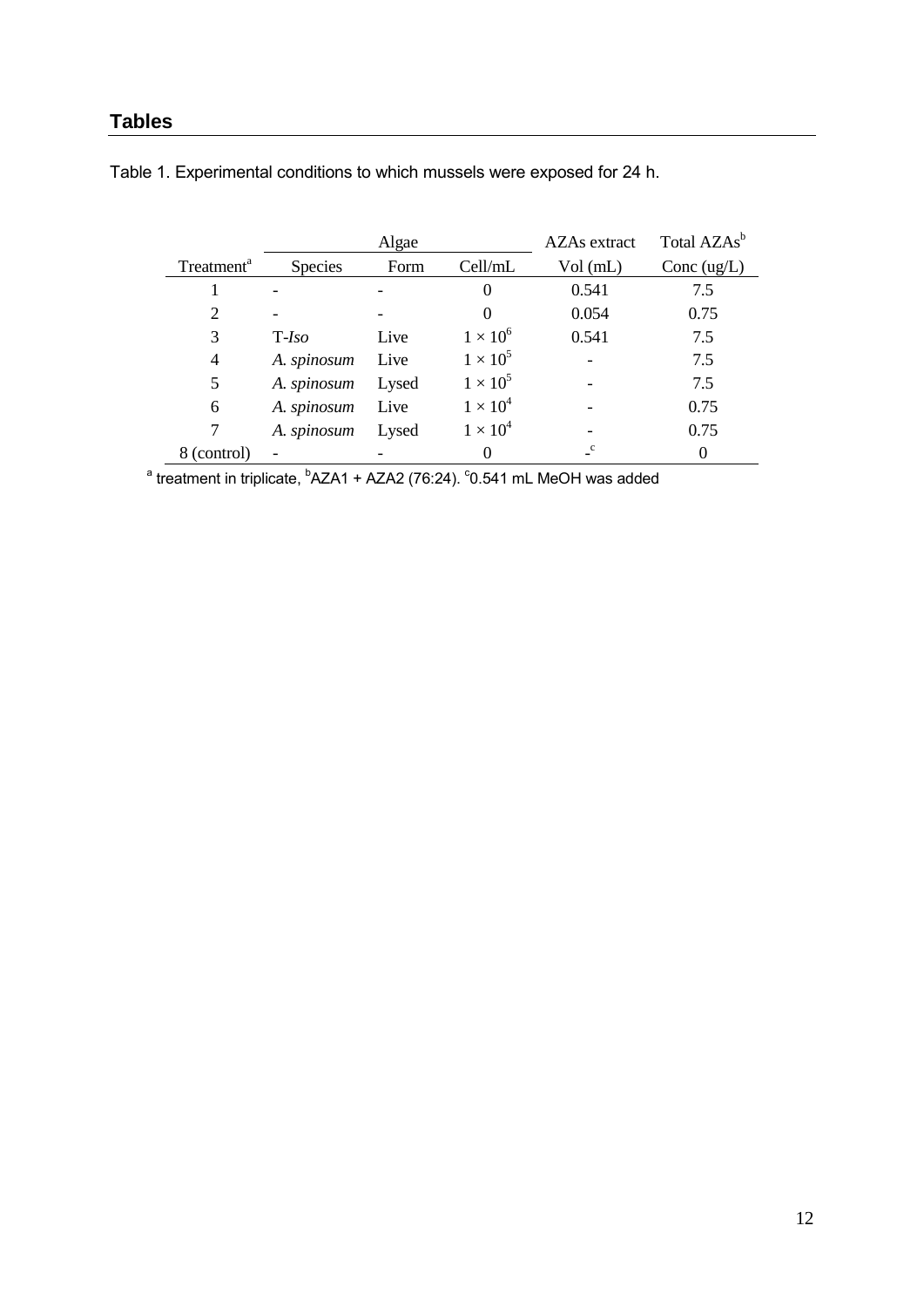|                          | <b>Tissue</b> |      | AZA metabolite profile (% of total <sup>b</sup> ) by tissue |                |             |                         |    | Conc AZAs<br>$(\mu\mathrm{g\;{kg}^{-1}})^{\mathrm{b}}$ |                  | Conc Reg AZAs<br>$(\mu g kg^{-1}AZA1eq)^{c}$ |                |                     |
|--------------------------|---------------|------|-------------------------------------------------------------|----------------|-------------|-------------------------|----|--------------------------------------------------------|------------------|----------------------------------------------|----------------|---------------------|
|                          |               | AZA1 |                                                             | AZA2 AZA3      |             | AZA6 AZA7-8 AZA17 AZA19 |    |                                                        | <b>By Tissue</b> | Mussel <sup>d</sup>                          | By Tissue      | Mussel <sup>d</sup> |
|                          | DG            | 55   | 20                                                          | $\overline{2}$ | $\mathbf 0$ | 0                       | 19 | 4                                                      | $458 \pm 91$     |                                              | $420 \pm 96$   |                     |
| Treatment 1              | Gills         | 25   | 11                                                          | 4              | 0           | 0                       | 50 | 10                                                     | $1931 \pm 64$    | 530                                          | $950 \pm 125$  | 316                 |
|                          | <b>RF</b>     | 27   | 10                                                          | 5              | 2           | 1                       | 47 | 9                                                      | $307 \pm 25$     |                                              | $156 \pm 31$   |                     |
|                          | DG            | 65   | 20                                                          | $\overline{0}$ | $\mathbf 0$ | $\Omega$                | 13 | $\overline{2}$                                         | $91 \pm 26$      |                                              | $90 \pm 24$    |                     |
| Treatment 2              | Gills         | 39   | 14                                                          | 3              | 0           | $\Omega$                | 37 | 7                                                      | $368 \pm 52$     | 94                                           | $247 \pm 33$   | 71                  |
|                          | <b>RF</b>     | 43   | 13                                                          | 0              | 0           | 1                       | 38 | 7                                                      | $45 \pm 1$       |                                              | $30 \pm 1$     |                     |
|                          | DG            | 67   | 24                                                          | $\mathbf{1}$   | 0           | $\Omega$                | 6  | $\mathbf{1}$                                           | $947 \pm 81$     |                                              | $1025 \pm 76$  |                     |
| Treatment 3              | Gills         | 25   | 9                                                           | 4              | 0           | 1                       | 50 | 12                                                     | $498 \pm 147$    | 557                                          | $232 \pm 53$   | 402                 |
|                          | <b>RF</b>     | 23   | 8                                                           | 5              | 1           | $\mathbf 0$             | 52 | 11                                                     | $413 \pm 31$     |                                              | $181 + 9$      |                     |
|                          | DG            | 54   | 22                                                          | $\overline{2}$ | $\Omega$    | $\overline{2}$          | 17 | 3                                                      | $1910 \pm 414$   |                                              | $1811 \pm 342$ |                     |
| Treatment 4              | Gills         | 34   | 14                                                          | 4              | 0           | 1                       | 40 | 8                                                      | $876 \pm 58$     | 694                                          | $552 \pm 40$   | 591                 |
|                          | <b>RF</b>     | 37   | 11                                                          | 3              | 0           | 2                       | 39 | $\overline{7}$                                         | $167 \pm 29$     |                                              | $102 \pm 16$   |                     |
|                          | DG            | 67   | 21                                                          | $\mathbf{1}$   | $\mathbf 0$ | 1                       | 9  | $\mathbf{1}$                                           | $1179 \pm 237$   |                                              | $1219 \pm 271$ |                     |
| Treatment 5              | Gills         | 38   | 13                                                          | 4              | 0           | 0                       | 38 | 7                                                      | $771 \pm 41$     | 498                                          | $507 \pm 60$   | 445                 |
|                          | <b>RF</b>     | 43   | 12                                                          | 3              | $\mathbf 0$ | 1                       | 35 | 6                                                      | $172 \pm 39$     |                                              | $118 \pm 36$   |                     |
| Treatment 6              | DG            | 60   | 23                                                          | $\mathbf{1}$   | 0           | $\mathbf{1}$            | 12 | $\overline{2}$                                         | $1654 \pm 221$   |                                              | $1685 \pm 258$ |                     |
|                          | Gills         | 41   | 14                                                          | 3              | 0           | 0                       | 35 | 6                                                      | $147 \pm 16$     | 464                                          | $101 \pm 9$    | 462                 |
|                          | <b>RF</b>     | 52   | 14                                                          | 0              | 0           | 0                       | 32 | 2                                                      | $41 \pm 7$       |                                              | $32 \pm 5$     |                     |
| Treatment 7              | DG            | 72   | 21                                                          | $\mathbf{1}$   | $\mathbf 0$ | $\Omega$                | 6  | $\mathbf{1}$                                           | $802 \pm 119$    |                                              | $857 \pm 120$  |                     |
|                          | Gills         | 44   | 16                                                          | $\overline{2}$ | 0           | 0                       | 32 | 6                                                      | $196 \pm 28$     | 249                                          | $147 \pm 22$   | 255                 |
|                          | <b>RF</b>     | 57   | 15                                                          | $\mathbf 0$    | 0           | $\Omega$                | 28 | 0                                                      | $35 \pm 1$       |                                              | $30 \pm 2$     |                     |
| Treatment 8<br>(Control) | <b>DG</b>     |      |                                                             |                |             |                         |    |                                                        |                  |                                              |                |                     |
|                          | Gills         |      |                                                             |                |             |                         |    |                                                        |                  |                                              |                |                     |
|                          | <b>RF</b>     |      |                                                             |                |             |                         |    |                                                        |                  |                                              |                |                     |

Table 2. AZA metabolite composition  $(\%)$  for each tissue sample, $^a$  and total AZA concentrations<sup>b</sup> in mussel tissues (µg.kg<sup>-1</sup>)

 $a$ Major metabolites (≥20%) are highlighted in grey; DG = Digestive gland, RF = remaining flesh.

b Total AZAs = AZA1 + AZA2+ AZA3 + AZA6 + AZA7 +AZA8 +AZA17 + AZA19

 $\textdegree$  Regulated AZAs= AZA1 + (AZA2  $\times$  1.8) + (AZA3  $\times$  1.4)

 $^{\circ}$ Calculated from the tissue concentrations by assuming a mussel composition of 25.5% DG, 11.7% gills, and 62.8% remaining flesh, by weight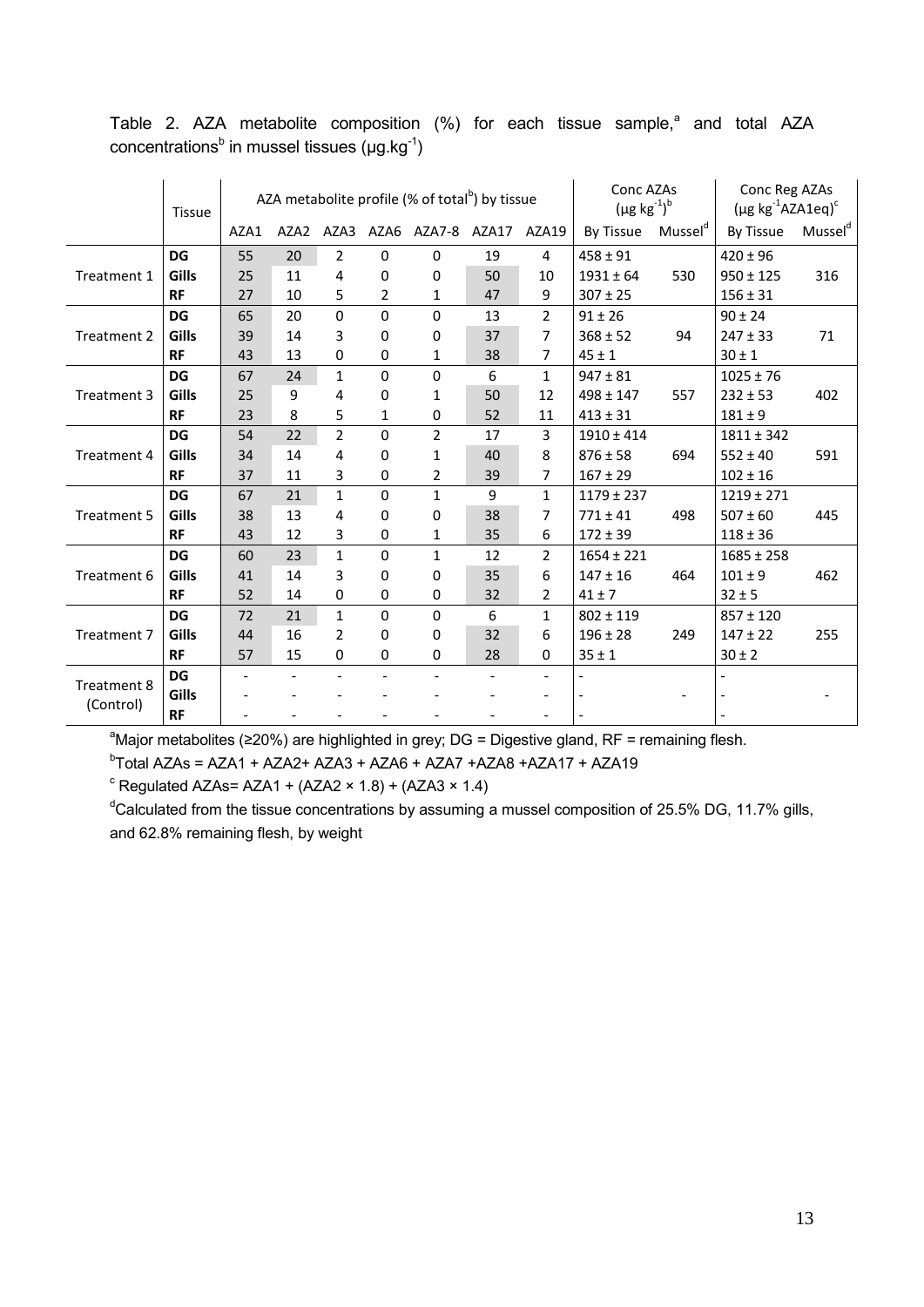|                           |      | <b>Recovery</b> <sup>b</sup> |      |                         |               |
|---------------------------|------|------------------------------|------|-------------------------|---------------|
|                           | AZA1 | AZA <sub>17</sub>            | AZA3 | Total AZAs <sup>a</sup> | $\frac{6}{6}$ |
| Dissolved AZA (day 0)     | 98.4 |                              |      | 98.4                    | 100           |
| Dissolved AZA (day 1)     | 55.1 | 1.0                          | 1.1  | 57.2                    | 58.1          |
| Dissolved AZA (day 2.5)   | 37.8 | 1.7                          | 1.7  | 41.2                    | 41.9          |
|                           |      |                              |      |                         |               |
| Dissolved AZA (day 4)     | 26.3 | 2.3                          | 2.0  | 30.6                    | 31.1          |
| Mussels $(\text{day } 4)$ | 10.3 | 16.8                         | 1.6  | 28.7                    | 29.2          |
|                           |      |                              |      |                         |               |
| Total recovered           | 36.6 | 19.1                         | 3.6  | 59.3                    | 60.3          |

# Table 3. AZA budget after exposure of mussels to semi-purified AZA1

 $aT$ otal AZAs = AZA1 + AZA3 + AZA17

 $b$ Recovery (%) = (Total AZAs / AZA1 (day0))  $\times$  100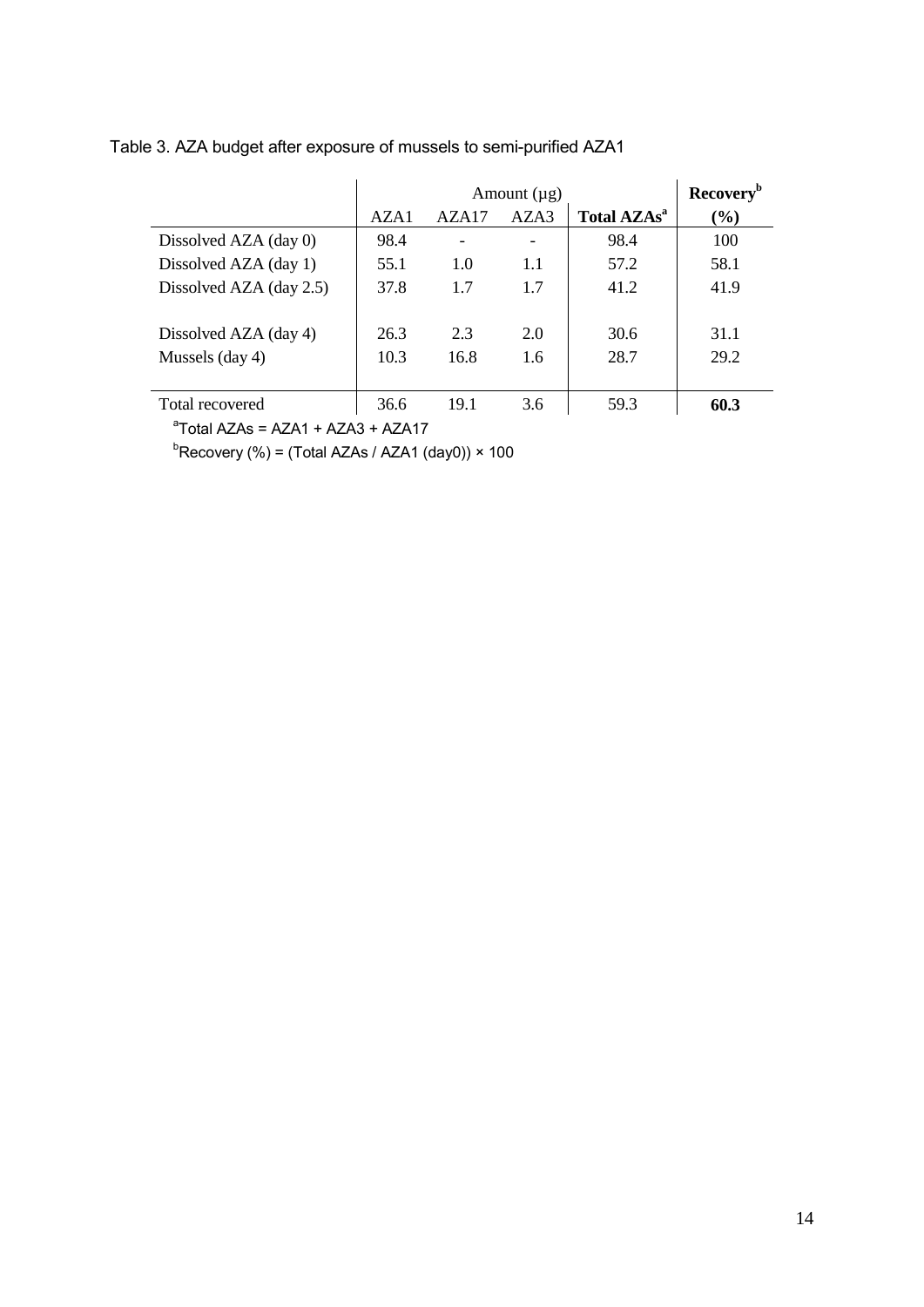Figure 1. Concentration of T-*Iso* (Treatment 3 (♦)) and *A. spinosum* (Treatments 4 (▪) and 6 ( $\triangle$ )) during the experiment with mussels ( $n = 3$ ).

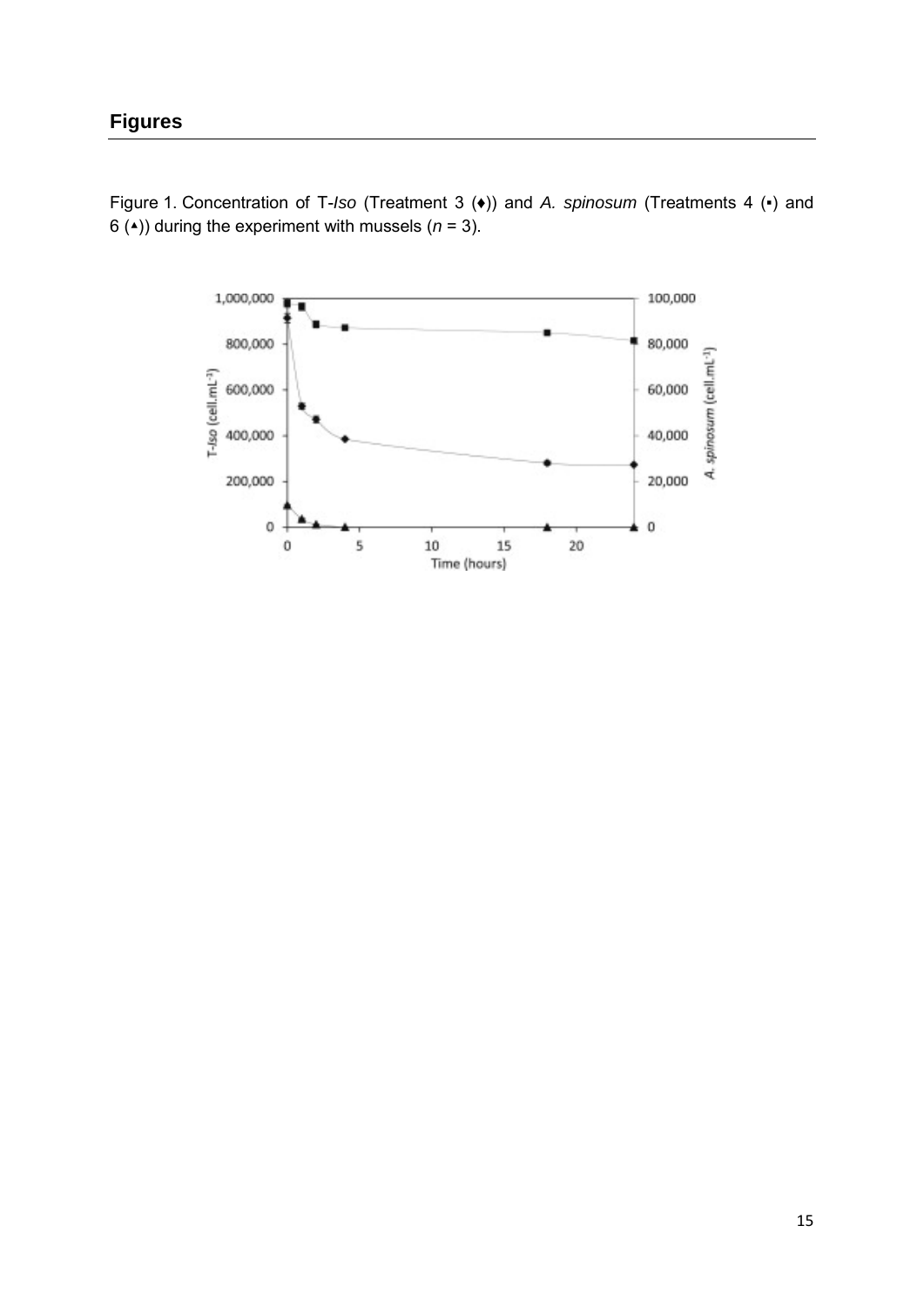Figure 2. Total AZA tissue distribution in mussels (digestive gland (DG, □), remaining flesh (RF, ■) and gills (□)) after 24 h of exposure to dissolved AZAs, live *A. spinosum* or lysed *A. spinosum* at different concentrations.